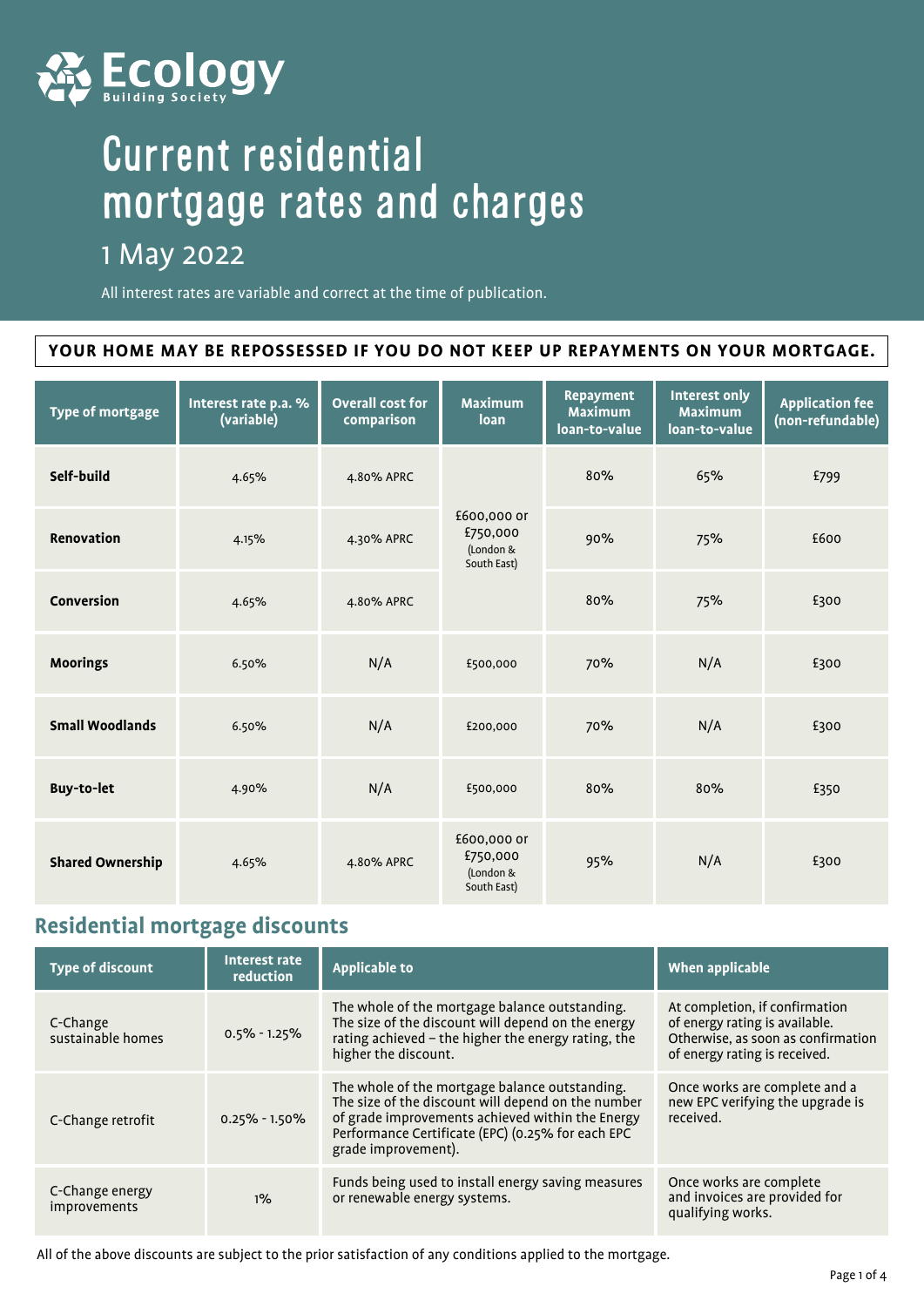# Tariff of mortgage charges

#### **WHEN YOU WILL PAY THIS CHARGE**

#### **Before your first mortgage payment**

These are the fees and charges you may have to pay before we transfer your mortgage funds.

| Name of charge            | What is the charge for?                                                                                                                                                                                                                                                                   | How much is the charge?                                                                                                                                      |
|---------------------------|-------------------------------------------------------------------------------------------------------------------------------------------------------------------------------------------------------------------------------------------------------------------------------------------|--------------------------------------------------------------------------------------------------------------------------------------------------------------|
| Application fee           | Assessing and processing your application (even if your application<br>is unsuccessful or you withdraw it). These fees are non-refundable.                                                                                                                                                | Variable - please refer to the<br>table on page one                                                                                                          |
| <b>Funds transfer fee</b> | Electronically transferring the mortgage funds to you or your solicitor.                                                                                                                                                                                                                  | - Initial CHAPS release to your<br>solicitor's bank ENil<br>- Any subsequent releases by<br>CHAPS £25<br>- Any subsequent releases by<br>faster payment £Nil |
| Legal fee                 | You will normally instruct a solicitor to act on your behalf in<br>connection with your home purchase transaction. You will be required<br>to pay their legal fees and costs as part of their work on your behalf.<br>These fees / costs are normally charged by the solicitor, directly. | Variable                                                                                                                                                     |
| Re-inspection fee         | If your mortgage is released in stages and you use the funds to<br>progress works to your property, this covers the new valuation we<br>need to do after the work's carried out.                                                                                                          | £145                                                                                                                                                         |
| Valuation fee             | The lender's valuation report, which is used to calculate how much<br>we will lend you. This is separate from any valuation or survey of the<br>property you might want to commission.                                                                                                    | Variable - where applicable<br>this fee will be detailed in your<br>personalised illustration                                                                |
|                           | There are other homebuyers or structural survey options available to<br>you at a cost and there may be different approaches in different parts<br>of the UK.                                                                                                                              |                                                                                                                                                              |

#### **If you ask us for extra documentation and / or services beyond the standard management of your account**

| Name of charge                                                               | What is the charge for?                                                                                                                                                                                                                                                   | How much is the charge? |
|------------------------------------------------------------------------------|---------------------------------------------------------------------------------------------------------------------------------------------------------------------------------------------------------------------------------------------------------------------------|-------------------------|
| Duplicate / interim<br>statement fee                                         | Requesting a copy of a previous mortgage statement or an interim<br>statement of your account as it stands. It might be paid by you or<br>another lender.                                                                                                                 | £10                     |
| Request for legal<br>documentation fee                                       | Any original documents relating to your mortgage e.g. title deeds<br>that you or your solicitor ask for.                                                                                                                                                                  | £35                     |
| Duplicate request for<br>certificate of interest paid<br>(for each year) fee | Requesting a copy of a previously issued certificate of interest paid.                                                                                                                                                                                                    | No charge               |
| Redemption Statement                                                         | This covers the cost of preparing a redemption statement where the<br>mortgage is to be fully repaid before the end of the term. The charge<br>will not be made in respect of the first two redemption statement<br>requests but will be imposed for subsequent requests. | £20                     |
| Approval of Deeds                                                            | Charged where the Society is asked to approve a deed involving an<br>exchange of land, the grant of a right of way or other similar transaction.                                                                                                                          | £100                    |

**The Society reserves the right to amend existing services and charges, or to introduce new ones. Any change to charges will only reflect the increased operational costs of providing the service. You will always be notified before any changes are implemented.**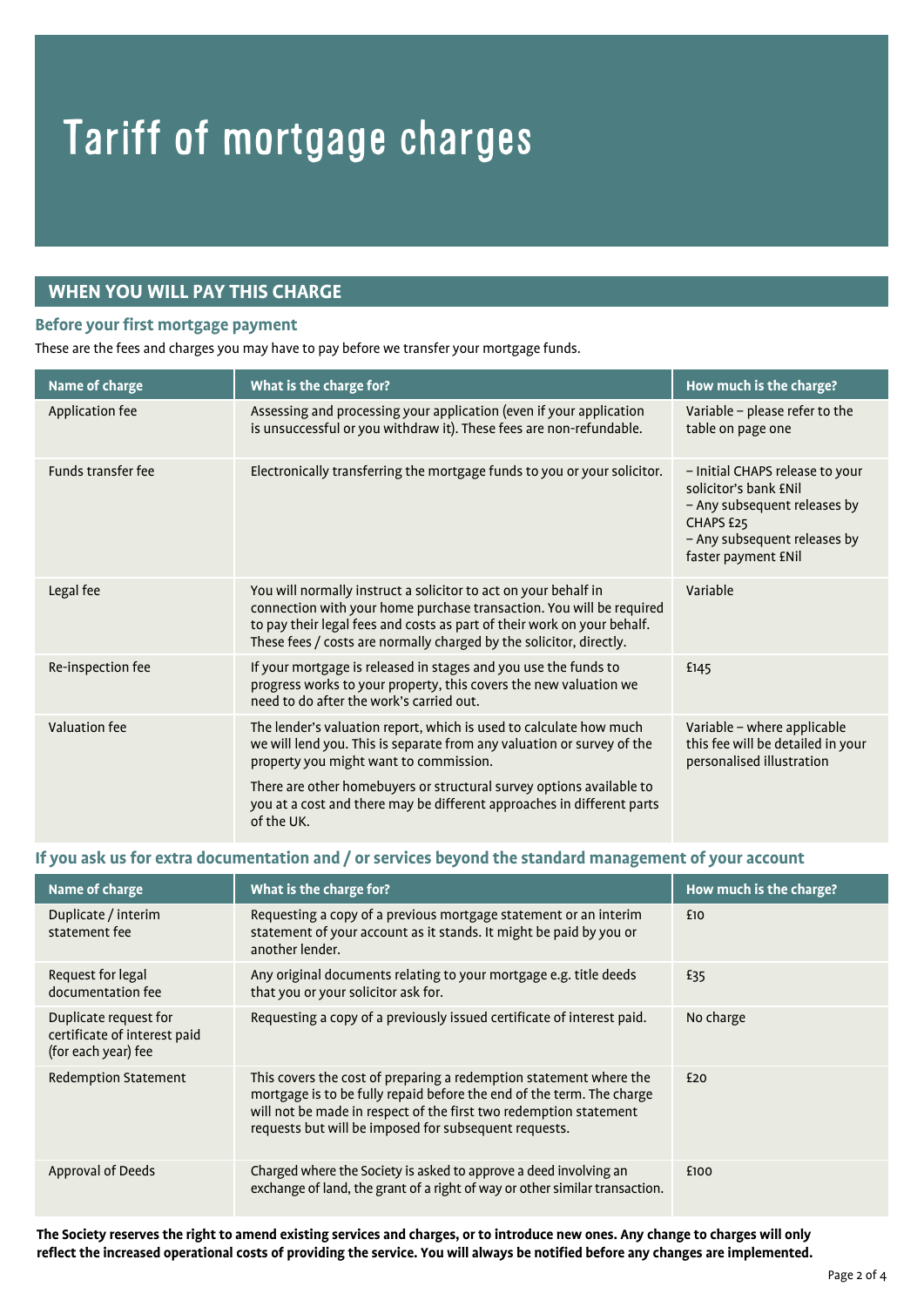#### **If you change your mortgage**

| Name of charge                                     | What is the charge for?                                                                                                                                                                                                                             | How much is the charge?                                                                                                    |
|----------------------------------------------------|-----------------------------------------------------------------------------------------------------------------------------------------------------------------------------------------------------------------------------------------------------|----------------------------------------------------------------------------------------------------------------------------|
| Second Mortgage<br>Ouestionnaire                   | When the Society provides both title and accounting information<br>to proposed second mortgagee.                                                                                                                                                    | £50                                                                                                                        |
| Notice of a second<br>mortgage                     | Covers the cost of registering a notice of second mortgage from<br>another lender.                                                                                                                                                                  | £20                                                                                                                        |
| Early repayment charge<br>(changing your mortgage) | You may have to pay this if:<br>• You overpay more than your mortgage terms allow;<br>• You move your mortgage to another lender during any early<br>repayment charge period within your mortgage terms.                                            | Typically this fee is a percentage of the<br>loan. Please refer to your mortgage<br>illustration for details of the charge |
| Change of term fee                                 | Extending or reducing the remaining term of your mortgage.                                                                                                                                                                                          | No charge                                                                                                                  |
| Change of repayment<br>method fee                  | Transferring all or part of your mortgage to an interest only or<br>repayment basis.                                                                                                                                                                | £25                                                                                                                        |
| Partial release of<br>property fee                 | Payable if you want to remove part of the property or land from the<br>mortgage. It covers the administration costs, including sealing the<br>relevant legal deed and issuing letters of consent.                                                   | £100                                                                                                                       |
| Change of parties<br>administration fee            | Our administrative costs for adding or removing someone<br>(a 'party') from the mortgage.                                                                                                                                                           | £100                                                                                                                       |
| Consent to let fee                                 | If you want to let your property but don't have a buy-to-let<br>mortgage, you'll pay this for each 'consent to let' agreement,<br>where we agree to you letting out your property for a set period<br>within your existing owner-occupier mortgage. | £75                                                                                                                        |
| Giving you a reference                             | Charged if another lender asks us for a mortgage reference, such<br>as how you have managed your mortgage account with us. We will<br>only supply this if you have given us permission.                                                             | £45                                                                                                                        |
|                                                    |                                                                                                                                                                                                                                                     |                                                                                                                            |

#### **If you are unable to pay your mortgage**

These cover the most common charges you may have to pay if you fail to keep up with your mortgage payments. Some charges, for example those covering unpaid / returned direct debits or cheques, occur at the early stages of your inability to pay (arrears). Other charges, for example, relating to our repossession of the property, may apply and will be dependent on your circumstances.

| Name of charge                              | What is the charge for?                                                                                                                                                                                                                            | How much is the charge? |
|---------------------------------------------|----------------------------------------------------------------------------------------------------------------------------------------------------------------------------------------------------------------------------------------------------|-------------------------|
| Unpaid / returned direct<br>debit or cheque | Payable when your nominated bank rejects a direct debit collection,<br>or your payment by cheque is returned unpaid by your bank.                                                                                                                  | £20                     |
| Arrears fee                                 | You may be charged an arrears fee on a monthly basis, or when<br>specific events happen in the management of your account when<br>you are in arrears. This covers the charges in respect of your<br>account if you fall behind with your payments. | £25                     |
| Instructing legal action                    | A fee will be charged if the Society needs to instruct solicitors to<br>take action to recover arrears.                                                                                                                                            | £75                     |
| Possession<br>administration fee            | A fee will be charged for possession of a property whether this be<br>voluntary or court order and including the administration work<br>from possession to sale of the property.                                                                   | £250                    |

#### **Ending your mortgage term**

| Name of charge                                   | What is the charge for?                                                                                                                                                                                                                                                                                                                                                                                                                                                                                                                                                                                                                                                                                                                                   | How much is the charge?                                                                                                                                                                           |
|--------------------------------------------------|-----------------------------------------------------------------------------------------------------------------------------------------------------------------------------------------------------------------------------------------------------------------------------------------------------------------------------------------------------------------------------------------------------------------------------------------------------------------------------------------------------------------------------------------------------------------------------------------------------------------------------------------------------------------------------------------------------------------------------------------------------------|---------------------------------------------------------------------------------------------------------------------------------------------------------------------------------------------------|
| Early repayment charge<br>(ending your mortgage) | You may be charged this if you repay your mortgage in full before<br>the mortgage term ends.                                                                                                                                                                                                                                                                                                                                                                                                                                                                                                                                                                                                                                                              | Typically this fee is a percentage of the<br>loan. Please refer to your mortgage<br>illustration for details of the charge                                                                        |
| Mortgage exit fee                                | This charge is only applicable when the mortgage completed prior<br>to 1 February 2008 and is redeemed.<br>A Deeds production fee and/or a Redemption sealing fee may be<br>charged. You may have to pay this if:<br>• Your mortgage term comes to an end;<br>• You transfer the loan to another lender; or<br>• Transfer borrowing from one property to another.<br>This is payable either at the end of the mortgage term, or before<br>the end of your mortgage term if you transfer the loan to another<br>lender or another property (known as 'redemption').<br>You may be charged a separate fee by your solicitor or licenced or<br>qualified conveyancer for their work relating to redemption of the<br>mortgage and discharge of the security. | The actual fee charged will be that<br>which was in force at the time the<br>mortgage was originally taken out<br>Any Mortgage exit fee will be<br>quoted in the mortgage redemption<br>statement |